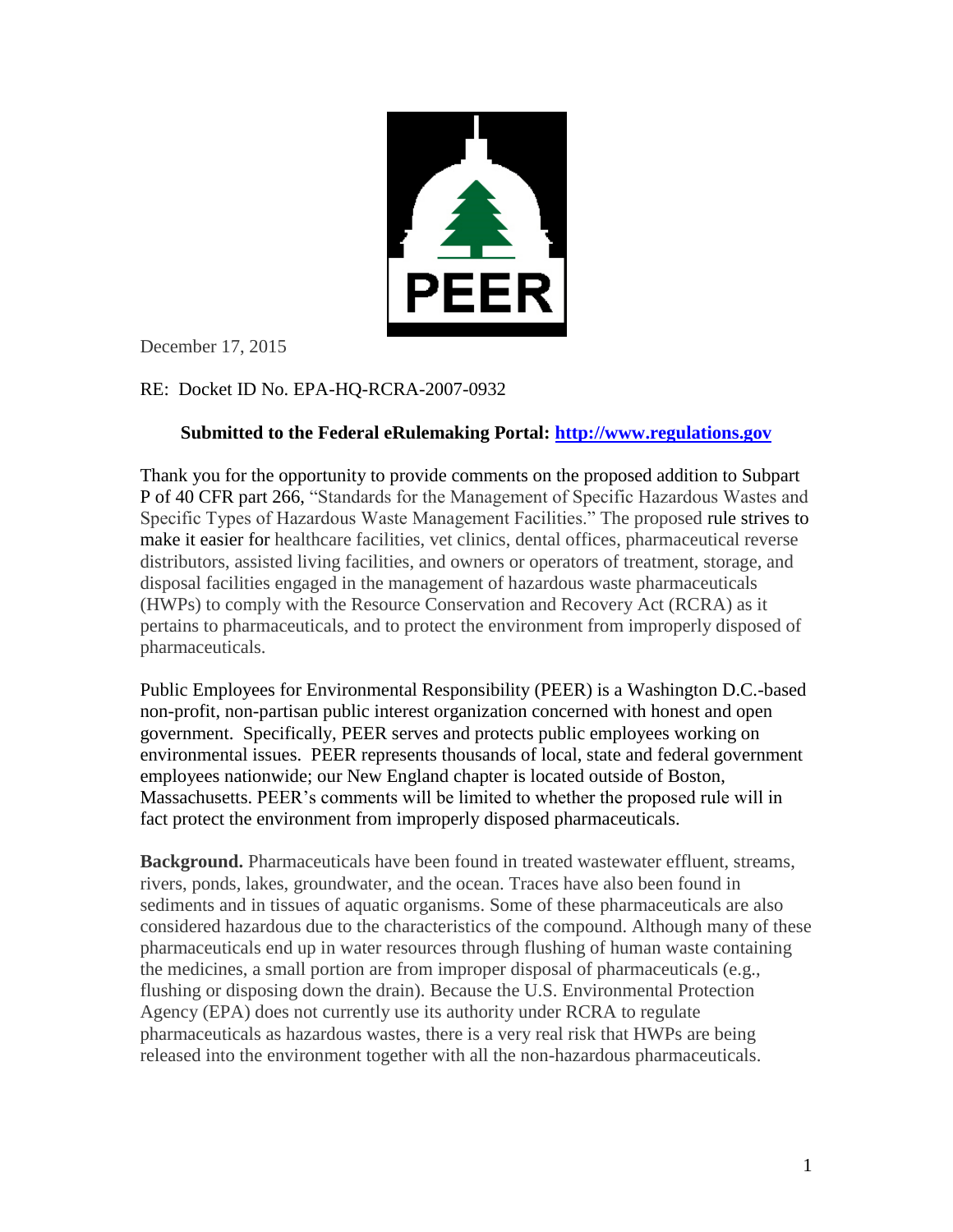Unfortunately, there are thousands of different pharmaceuticals being used at healthcare and assisted living facilities, nursing homes, vet clinics, dental offices and the like, and employees at these facilities often do not have the ability or knowledge to make appropriate hazardous waste determinations during pharmaceutical disposal. And, to complicate matters further, conflicting advice exists as to how to dispose of unused pharmaceuticals. Disposal of pharmaceuticals down the drain is common practice, yet there is a plethora of evidence that these pharmaceuticals have a negative impact on the aquatic environment and possibly on human health. Despite this, the Food and Drug Administration's website still recommends this method of disposal for certain medications; see

[http://www.fda.gov/Drugs/ResourcesForYou/Consumers/BuyingUsingMedicineSafely/E](http://www.fda.gov/Drugs/ResourcesForYou/Consumers/BuyingUsingMedicineSafely/EnsuringSafeUseofMedicine/SafeDisposalofMedicines/ucm186187.htm) [nsuringSafeUseofMedicine/SafeDisposalofMedicines/ucm186187.htm\)](http://www.fda.gov/Drugs/ResourcesForYou/Consumers/BuyingUsingMedicineSafely/EnsuringSafeUseofMedicine/SafeDisposalofMedicines/ucm186187.htm).

**The definition of hazardous waste pharmaceuticals is too narrow.** EPA proposes to prohibit facilities from disposing of HWPs down the toilet or drain. Section 266.500 of the proposed rule defines a HWP as "a pharmaceutical that is a solid waste, as defined in §261.2, and is listed in part 261, subpart D, or exhibits one or more characteristics identified in part 261, subpart C." In other words, only pharmaceuticals that meet the definition of hazardous waste when disposed of are included under this rule. Although the P (acutely hazardous wastes) and U (wastes containing toxic constituents) lists are fairly extensive (see 40 CFR §261.33), they are only considered hazardous wastes when they are not used for their intended purpose. Moreover, they only include a very limited list of pharmaceuticals (see Figure 1,

[http://www3.epa.gov/epawaste/hazard/correctiveaction/curriculum/download/hwid](http://www3.epa.gov/epawaste/hazard/correctiveaction/curriculum/download/hwid-list.pdf)[list.pdf\)](http://www3.epa.gov/epawaste/hazard/correctiveaction/curriculum/download/hwid-list.pdf)



Figure 1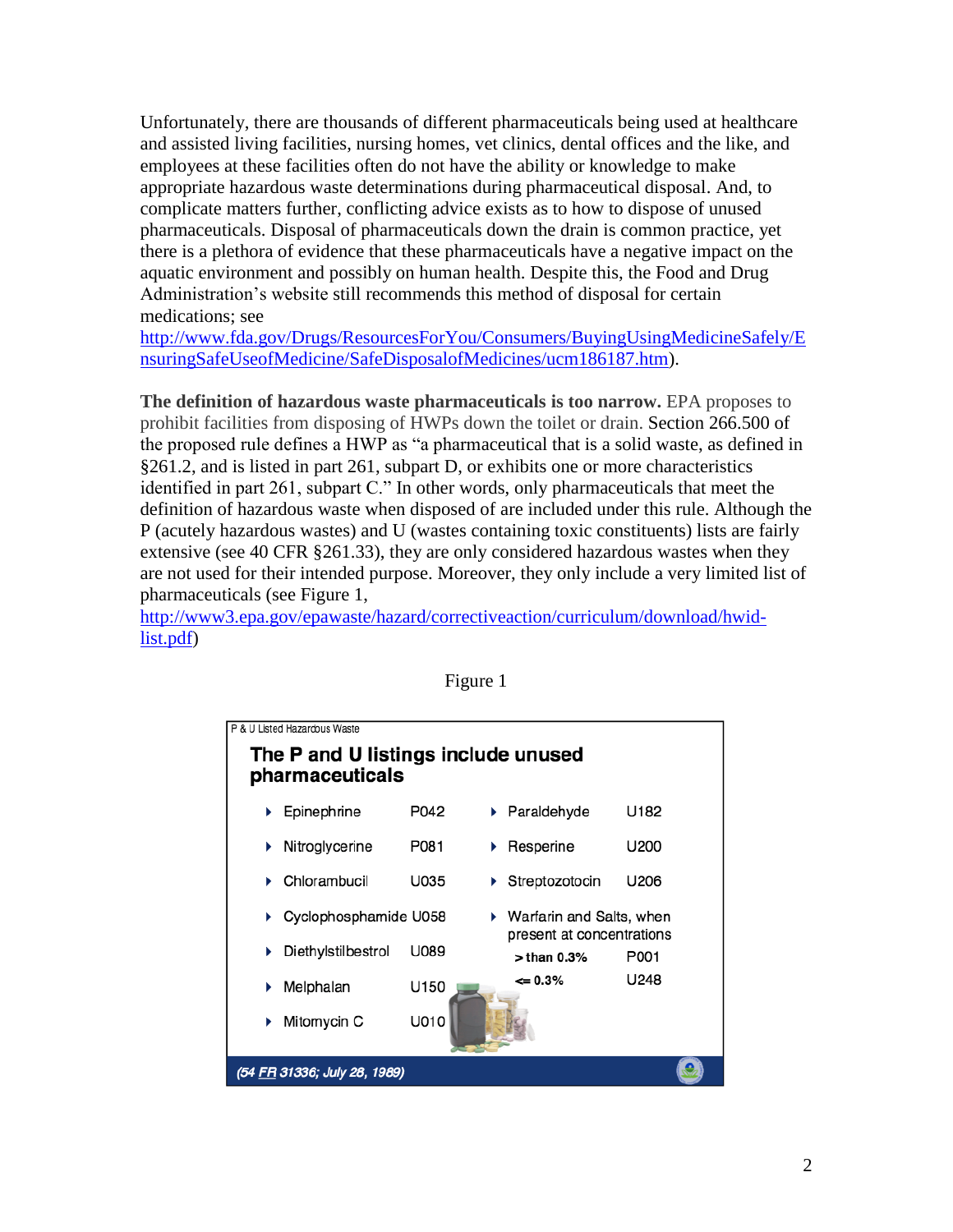If a discarded pharmaceutical is not on the P or U list, it may be a hazardous waste if it exhibits one or more of the following hazardous waste characteristics: ignitable, corrosive, reactive, or toxic. In addition, pharmaceuticals prepared in alcohol may be hazardous due to ignitability even if the active pharmaceutical ingredient itself is not considered hazardous waste.

These definitions limit the universe of HWPs to a very small number. In fact, according to the EPA's "Hazardous Waste Pharmaceuticals Wiki," which is a website designed to "allow collaboration amongst healthcare professionals and stakeholders in determining whether the pharmaceuticals they discard meet the Resource Conservation and Recovery Act (RCRA) definition of hazardous wastes," there are 6 discrete P-listed HWPs, 12 Ulisted HWPs, 17 ignitable HWPs, 2 corrosive, 0 reactive, and 14 toxic HWPs (see [http://hwpharms.wikispaces.com/.](http://hwpharms.wikispaces.com/)) Therefore, only a total of approximately 51 pharmaceuticals meet the hazardous waste definitions and would be subject to this proposed rule. The FDA has approved 1,453 drugs through 2013, and according to the Center for Disease Control (CDC), 48.7% of people in the United States have taken at least one prescription drug in the past 30 days (see [http://www.cdc.gov/nchs/fastats/drug](http://www.cdc.gov/nchs/fastats/drug-use-therapeutic.htm)[use-therapeutic.htm\)](http://www.cdc.gov/nchs/fastats/drug-use-therapeutic.htm). Under this current definition, only 3.5% of drugs approved through 2013 would be subject to the proposed rule.

Moreover, the rule specifically defines the term "non-hazardous waste pharmaceutical" to mean a pharmaceutical that is a solid waste as defined in §261.2, but that is not a listed hazardous waste and does not exhibit any characteristics of hazardous waste (*i.e.,* ignitable, corrosive, reactive, toxic). These non-hazardous waste pharmaceuticals are comprised of the vast majority of pharmaceuticals (96.5%) that are getting into our water supply and contaminating the environment. The proposed rule, therefore, covers only a drop in the proverbial bucket.

**RCRA is too restrictive to address the underlying issues.** PEER agrees with the EPA regarding the proposed change to consider long-term care facilities to be healthcare facilities instead of households. Currently, in a long-term health care facility, a particular pharmaceutical could be considered a HWP if it is in the pharmacy of the facility, but once in a patient's room and under control of the patient, may be tossed down the drain with impunity because it is considered a household waste exempt due to RCRA's household waste exclusion. PEER believes that this is confusing, and non-sensical  $-a$ drug should not be regulated or exempt depending on which room of a facility it is in. The proposed change would treat long-term healthcare facilities more like hospitals than households, and regulate the disposal of the HWPs regardless of where they are located, which in turn will help protect the environment. In this very narrow case, then, RCRA will be helpful in preventing HWPs from entering the aquatic environment.

However, a majority of the pharmaceutical wastes generated at healthcare facilities will not meet the definition of a RCRA hazardous waste. This proposal does allow healthcare facilities to manage their solid pharmaceutical waste and HWPs together (this mixture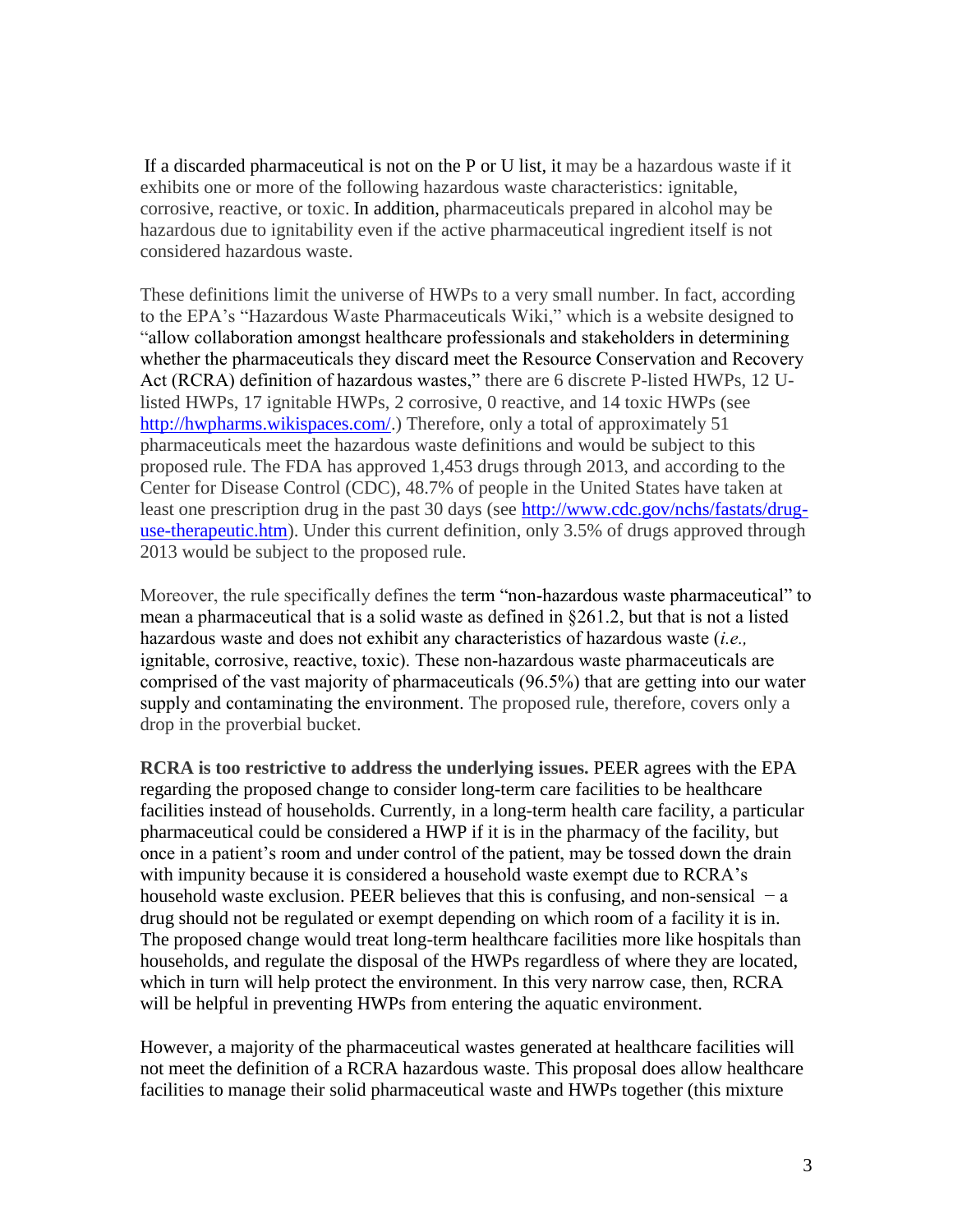would then all be considered HWPs). If this occurs, all pharmaceutical wastes from these facilities will be disposed of in a manner protective of the aquatic environment. However, facilities are also allowed to segregate their HWPs from other pharmaceutical solid waste. Therefore, it is likely that a large proportion of non-hazardous pharmaceuticals at these facilities will continue to be flushed and sewered.

Moreover, these hospitals, nursing homes, vets, dentists, and other facilities generate a lot of pharmaceutical waste; but some experts estimate that they are responsible for only "20 to 30 percent of the pharmaceuticals disposed intentionally into the waste system" (see [https://www.nrdc.org/health/files/dosed4pgr.pdf,](https://www.nrdc.org/health/files/dosed4pgr.pdf) citing personal communication with experts). If this estimate is accurate, then 70 to 80 percent of pharmaceuticals disposed intentionally (i.e., flushed) come from households and other commercial facilities. As such, the proposed rule does not go far enough to address the environmental and health hazards posed by pharmaceutical waste. In other words, given the household waste exemption, RCRA is not the solution to the pharmaceutical contamination problem. PEER urges EPA to continue looking for a safe disposal method for all pharmaceuticals, both hazardous and non-hazardous, at all locations.

**Hazardous waste pharmaceuticals that are also controlled substances.** Under current regulations, a healthcare facility that deals with a HWP that is also a controlled substance according to the Drug Enforcement Administration (DEA) must comply with the RCRA hazardous waste requirements *and* the requirements of the Controlled Substances Act and other applicable DEA regulations. DEA regulations require that controlled substances be eradicated in such a way that they are "non-retrievable," and they specifically state that flushing does not meet this non-retrievable standard. Because controlled substances can be diverted from an intended waste stream and sold or misused, it is preferable to permanently dispose of these pharmaceuticals onsite. The proposed rule will conditionally exempt from RCRA HWPs that are also a DEA controlled substance, provided that they are combusted at a hazardous waste incinerator or a permitted municipal solid waste incinerator. Although there are only five commonly used drugs that are both HWPs and controlled substances (chloral/chloral hydrate; fentanyl sublingual spray; phenobarbital; testosterone gels; and injectable valium), complying with the stringent requirements of both RCRA and DEA leads to these drugs being sewered more frequently. While exempting these from RCRA reduces the regulatory burden somewhat, the DEA regulations are still cumbersome for some of these smaller healthcare facilities. PEER is concerned that these controlled substances, and the pharmaceutical wastage of these HWPs, will still be sewered on site. Therefore, while this portion of the proposed rule is a step in the right direction, we do not believe that it will prevent these HWPs from entering the aquatic environment.

**Conclusion.** PEER commends EPA for its clear and unambiguous statement that traditional wastewater treatment operations at privately owned treatment works (POTWs) are not designed to remove pharmaceuticals, and that even advanced treatment technologies at these POTWs are not designed to remove pharmaceuticals. Moreover, it is refreshing to see EPA admit that the pharmaceuticals entering the environment, through flushing or other means, are negatively impacting aquatic ecosystems and on fish